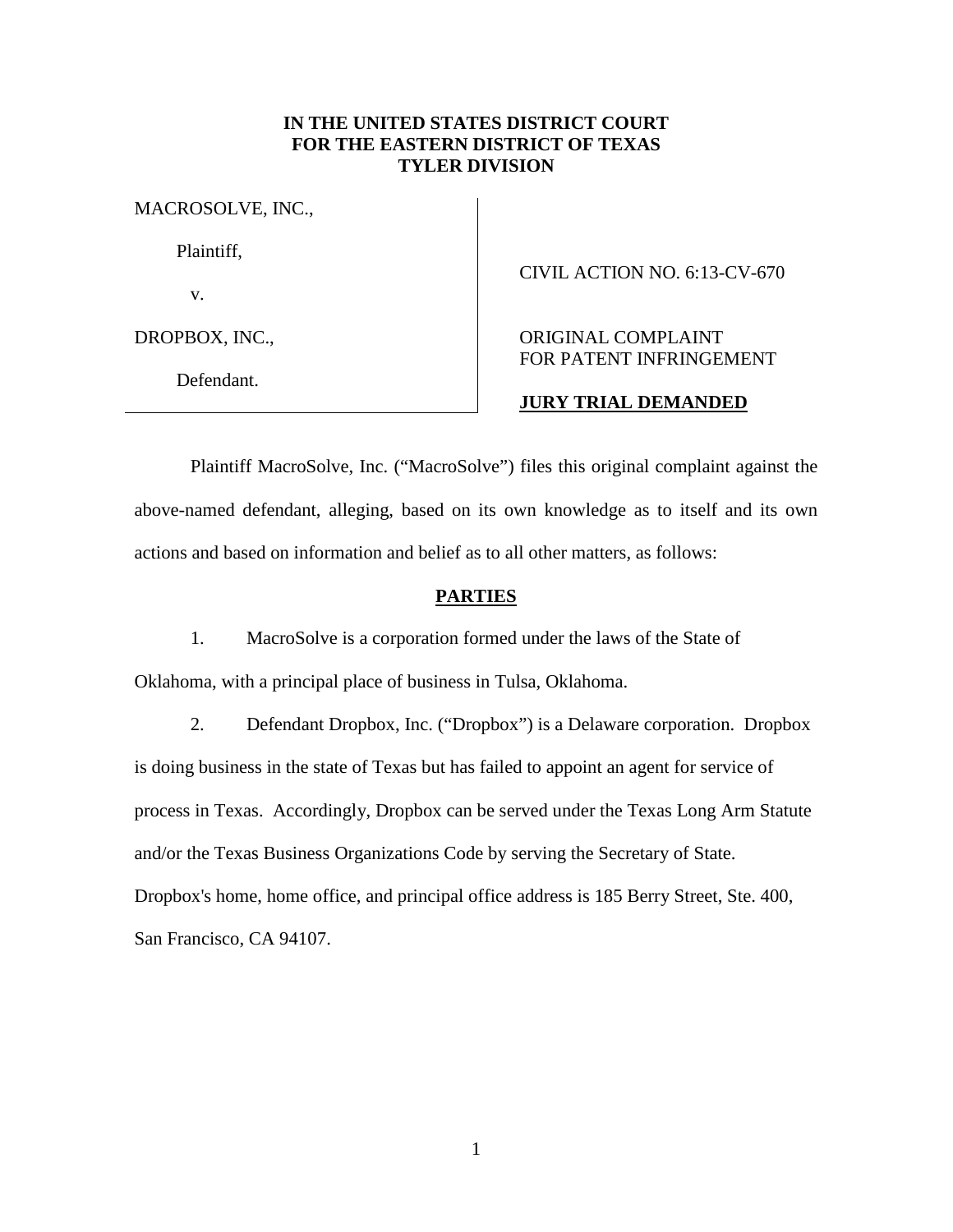#### **JURISDICTION AND VENUE**

3. This is an action for infringement of a United States patent arising under 35 U.S.C. §§ 271, 281, and 284–85, among others. This Court has subject matter jurisdiction of the action under 28 U.S.C. §1331 and §1338(a).

4. Venue is proper in this district pursuant to 28 U.S.C. §§ 1391 and 1400(b). Upon information and belief, the defendant has transacted business in this district and has committed, by itself or in concert with others, acts of patent infringement in this district.

5. The defendant is subject to this Court's specific and general personal jurisdiction pursuant to due process and/or the Texas Long Arm Statute, due at least to the defendant's substantial business in this forum, including: (i) at least a portion of the infringements alleged herein; and/or (ii) regularly doing or soliciting business, engaging in other persistent courses of conduct, and/or deriving substantial revenue from goods and services provided to individuals in Texas and in this district.

### **COUNT I**

## **INFRINGEMENT OF U.S. PATENT NO. 7,822,816**

6. On October 26, 2010, United States Patent No. 7,822,816 ("the '816 patent") was duly and legally issued by the United States Patent and Trademark Office for an invention entitled "System and Method for Data Management."

7. MacroSolve is the owner of the '816 patent with all substantive rights in and to that patent, including the sole and exclusive right to prosecute this action and enforce the '816 patent against infringers, and to collect damages for all relevant times.

8. Dropbox, directly or through its customers and/or intermediaries, made, had made, used, imported, provided, supplied, distributed, sold, and/or offered for sale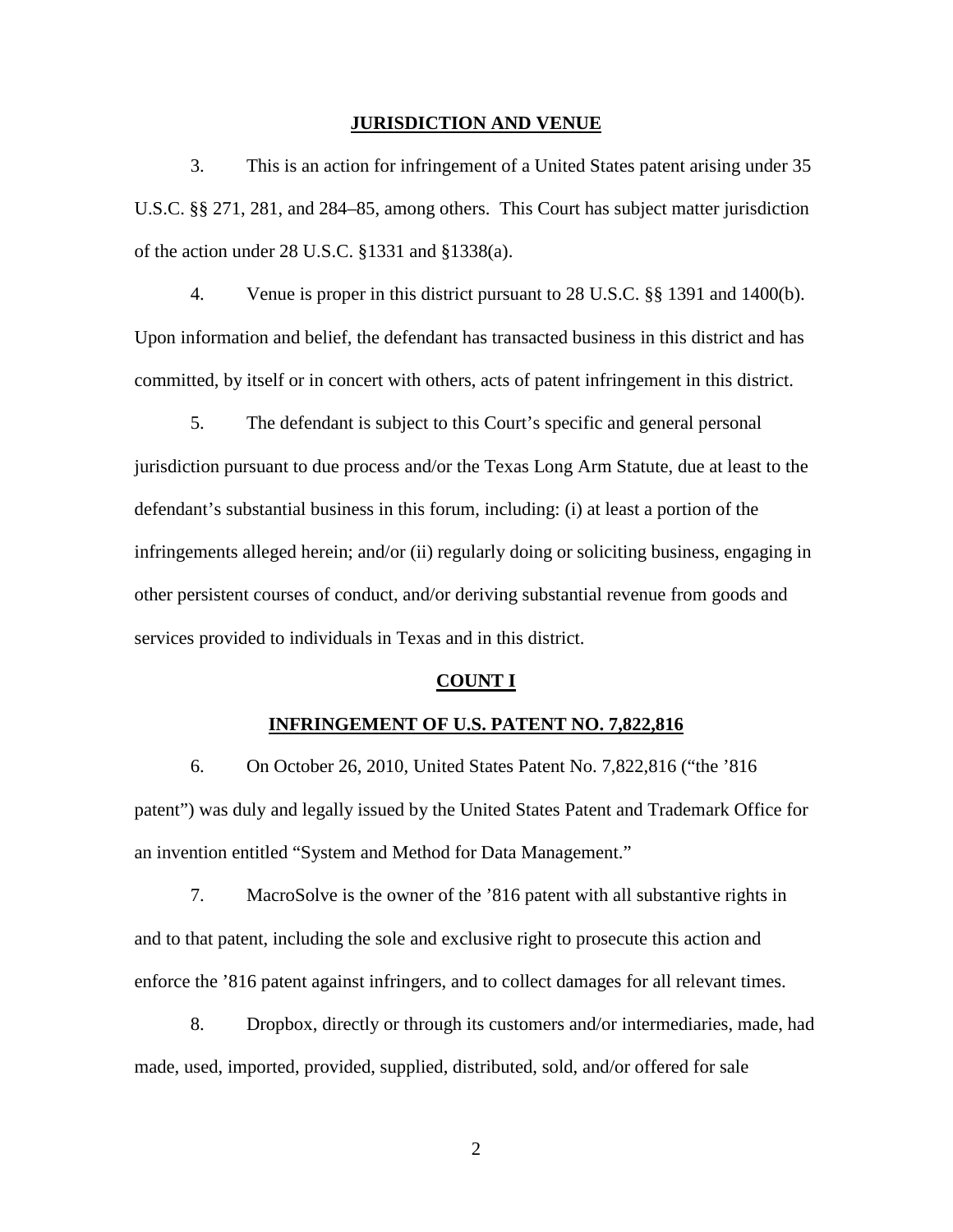products and/or systems (including at least the Dropbox mobile app(s) product and/or service) that infringed one or more claims of the '816 patent.

9. Dropbox has and is directly infringing the '816 patent.

10. Dropbox has and is indirectly infringing the '816 patent, both as an inducer of infringement and as a contributory infringer.

11. Dropbox infringes directly both (1) through its own use of its mobile app(s) and (2) through the joint use of its mobile app(s) by it and its customers. Regarding point (2), MacroSolve alleges that Dropbox and its customers are joint infringers because (a) Dropbox is vicariously liable for its customers' use of its mobile app(s) because Dropbox was the entity responsible for the design of the app (including by having its agents design the app) and Dropbox encourages its customers to use its mobile app(s); and alternatively because (b) Dropbox and its customers have acted in concert to use the Dropbox mobile app(s) in a way that performs the steps of the claimed method. Direct infringement also occurs when Dropbox performs certain steps of the claimed methods and its customers perform others (for example, when Dropbox performs claim 1's steps (a), (b), and (d) and Dropbox's customers perform the remainder of the steps) where Dropbox's customers are under the direction or control of Dropbox and Dropbox is acting as a mastermind.

12. Dropbox's customers also commit acts of direct infringement when they download and use the Dropbox mobile app(s). They do so because their use of the mobile app(s) performs each step of the claimed methods (including by putting into operation and causing the Dropbox servers to perform certain actions such as steps (a), (b), and (d) of claim 1 of the patent-in-suit in response to commands sent from the mobile app(s)).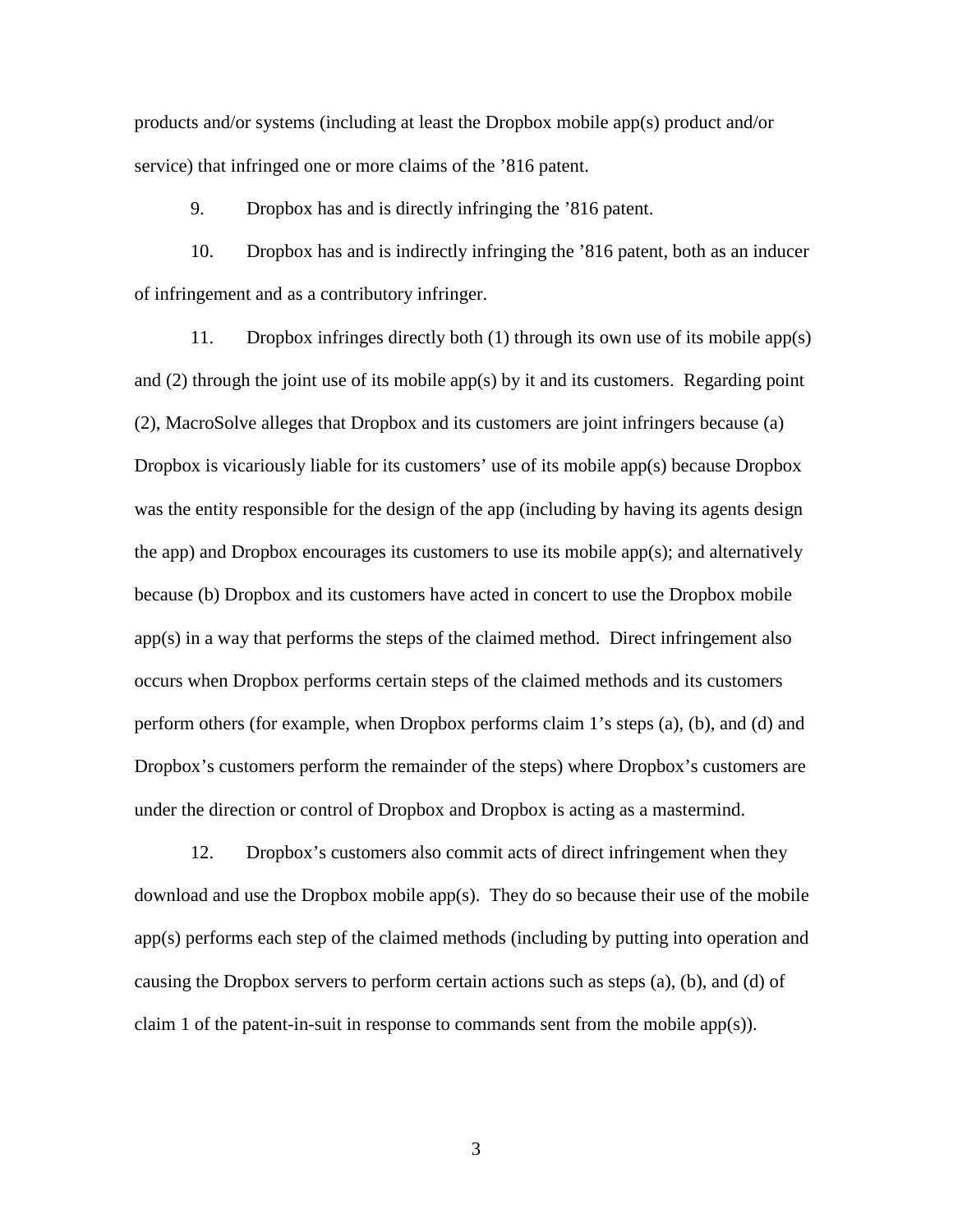13. Dropbox has both induced and contributed to the underlying direct infringement of the '816 patent by Dropbox's customers or by the joint action of Dropbox and its customers. The direct infringement underlying the indirect infringement claims consist of the direct infringement by its customers or by Dropbox and its customers, as described above.

14. Dropbox induces its customers to use the Dropbox mobile app(s). Dropbox's distribution and promotion of the Dropbox mobile app(s) has no other purpose but to cause its customers to download and use it. Dropbox encourages its customers to download and use its mobile app(s), including, for example, on its website and on the app's listing in app stores.

15. Dropbox has contributed to the infringement of the '816 patent by making its mobile app(s) available for download and by operating servers (or having its agents operate servers) that can communicate with the mobile app(s), and that can be put into use and operation by Dropbox's customers through the use of the mobile app(s).

16. Dropbox's mobile app(s) has features that have no substantial uses other than the uses that are alleged to infringe the '816 patent. Specifically, the features of the Dropbox mobile app(s) that allow information to be collected from the user of the mobile device and then uploaded to the Dropbox servers have no substantial use other than infringing the patent-in-suit. The use of these features of Dropbox's mobile app(s) for their intended purpose necessarily results in infringement of the '816 patent.

17. Dropbox has or will have knowledge of the '816 patent, as well as the fact that its customers use of its mobile app(s) infringes the '816 patent, since at least as early as the filing of this lawsuit. Additionally, when it launched its mobile app(s), Dropbox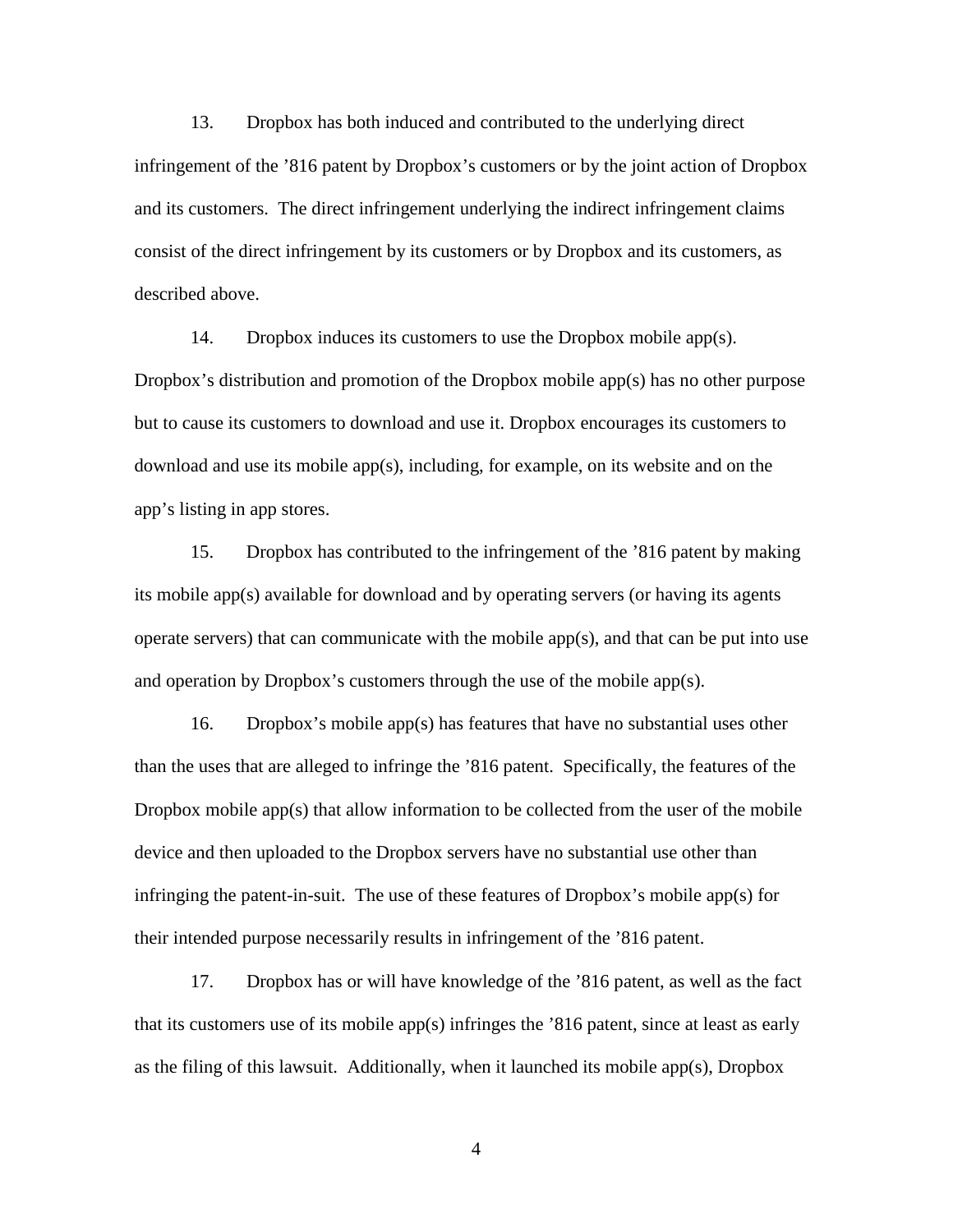took inadequate steps to determine whether it would be infringing the intellectual property rights of others, such as MacroSolve, and thus was willfully blind to the existence of the '816 patent. Dropbox thus induces/induced and contributes/contributed to acts of direct infringement with the specific intent that others would infringe the '816 patent.

## **JURY DEMAND**

MacroSolve hereby requests a trial by jury on all issues so triable by right.

## **PRAYER FOR RELIEF**

MacroSolve requests that the Court find in its favor and against the defendant, and that the Court grant MacroSolve the following relief:

a. Judgment that one or more claims of the '816 patent have been infringed, either literally and/or under the doctrine of equivalents, by the defendant and/or all others acting in concert therewith;

b. A permanent injunction enjoining the defendant and its officers, directors, agents, servants, affiliates, employees, divisions, branches, subsidiaries, parents, and all others acting in concert therewith from infringement of the '816 patent;

c. Judgment that the defendant account for and pay to MacroSolve all damages to and costs incurred by MacroSolve because of the defendant's infringing activities and other conduct complained of herein;

d. That MacroSolve be granted pre-judgment and post-judgment interest on the damages caused by the defendant's infringing activities and other conduct complained of herein;

e. That this Court declare this an exceptional case and award MacroSolve its reasonable attorney's fees and costs in accordance with 35 U.S.C. § 285; and